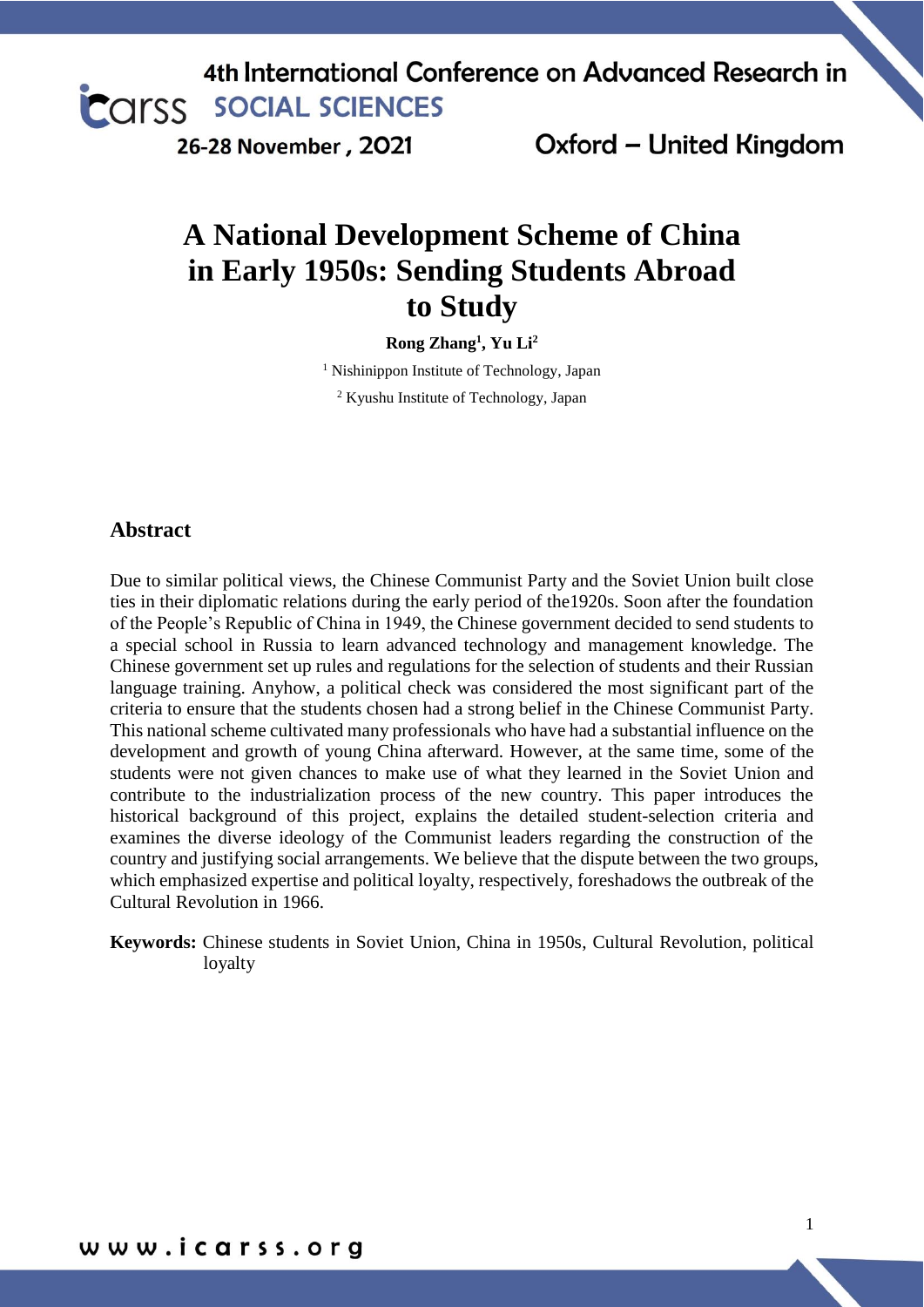26-28 November, 2021

### Oxford - United Kingdom

#### **1. Introduction**

As everyone knows, the People's Republic of China (PRC) was founded in October 1949 after the Chinese Civil War with the Chinese Nationalist Party who has led the government of the Republic of China (ROC) in Taiwan. The new government had realized that the country needed many professionals in the fields of both technology and management to increase its competitiveness for its future growth and expansion. The cultivation of professionals with profound expertise was put to the first place among all its tasks. On July 6, 1949, one of China's top leaders, Shaoqi Liu, sent an official request to Starlin inquiring about the possibility of sending students to the Soviet Union (Literature Research Centre of the Communist Party of China, 2005:26). In the letter, the Chinese government proposed that a special school should be established in the Soviet Union for the Chinese students to master the knowledge and skills in management and administration. It was further indicated that less than 1,000 students would be sent to the school and all of the classes could be conducted through translation. Owing to the approval of Starling, this project was able to proceed smoothly from the very start. Three courses were established for the Chinese students: a rapid course (1 year), an ordinary course (2 years) and an official course (3~4 years) (Literature Research Centre of the Communist Party of China, 2005:35).

The Chinese government also sent inquiries to other capitalist countries. In contrast to the Soviet Union, those capitalist countries did not react positively to the proposal of the Chinese government about the exchange program for students and professional staff. Italy was the very few countries that indicated their intention and potential support to China's higher education career. The Central Committee of the Italian Communist Party agreed to send more than a dozen students to China. In addition to this, Italy also planned to assist China in technical development in the future. However, China insisted that Italy should accept Chinese students only after the establishment of the official diplomatic relations between the two countries. It refused to address the key point of the issue at the point of the discussion despite the amicable attitude of Italy to offer substantial help (Literature Research Centre of the Communist Party of China, 2005:278).

In September 1950, 25 students left the People's Republic of China and started their study at the five Eastern European countries - Czech, Poland, Romania, Hungary, and Bulgaria (Jin, 1995:49). It was a bit surprising that the Soviet Union was not the very first choice. One of the reasons for this may be the hesitancy of Stalin in assisting the Chinese government after 1945. He did not perceive much chance of success in further control of the country and was reluctant to invest more to enhance the Sino-Soviet relations (Gittings, 1964). Actually, among the five countries, Poland and the Czech Republic were the first two countries which proposed the exchange study plan to the Chinese government. China showed particular interest in the program of Czech because Czech boasted of its highly-developed military industry. China expected to enhance its sovereignty over the territory through all devices, including military actions. Since then, China continued to dispatch students to Eastern European countries and received exchange students as well. East Germany and the Czech Republic were the destinations for the largest number of Chinese students being sent abroad except for the Soviet Union in the coming decades afterward.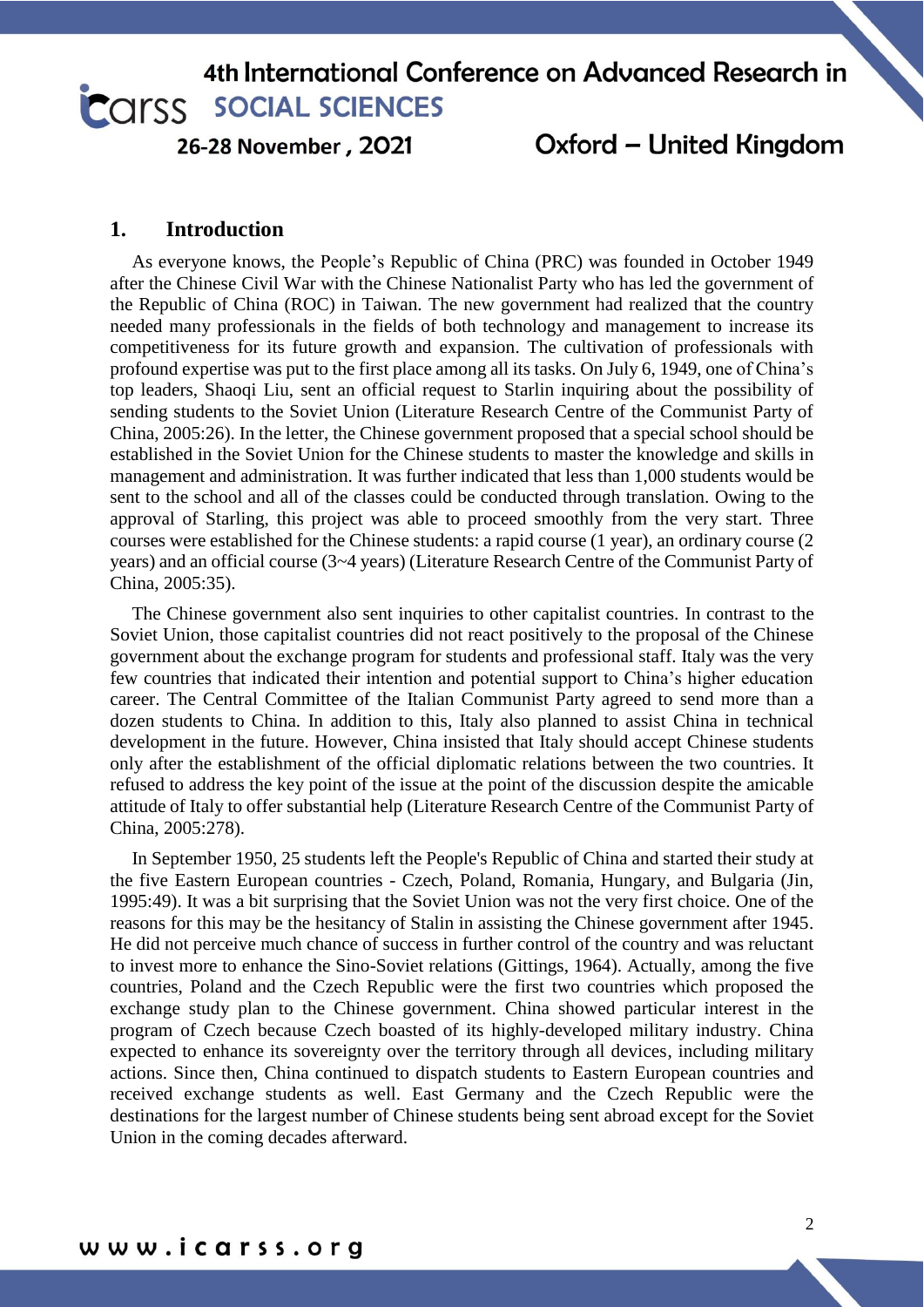26-28 November, 2021

Oxford - United Kingdom

About a year later, in August 1951, 375 international students departed to the Soviet Union for the first time since the foundation of the country. Then, around 13,500 students were sent to the Soviet Union throughout the entire decade (Lampton, Madancy & Williams, 1986:21). As a sign of friendliness, which may be superficial, their expenses during their stay in the Soviet Union were defrayed half according to a treaty between the two countries (Rosen, 1971:11). Thus, the Chinese students became the "living proof of the fraternal and close nature of the Sino-Soviet relationship" before the split of the two countries at the beginning of the 1960s (You & Kraus, 2014).

Regarding this national scheme, how to select qualified students from the thousands of potential candidates was a most essential issue. The Chinese Communist Party, with its Chairman Mao Zedong, was aware and acknowledged that the country was in urgent need of professional staff with expertise for growth and development. However, it was abhorrent of compromise to give up its established ideology, which was featured by the spirit of the Chinese Revolution. Individuals do not live or work in isolation but live in cooperation with one another. They are educated to give up their own benefits for the sake of the country or group they belong to. People with a strong socialist belief would not let their own opinions take priority over the decision of the country. The Chinese government was facing the challenge of opposing plots from foreign and domestic enemies at the initial stage after the country was founded. It was frightened of a comeback and would lose its communist regime. Therefore, the Chinese government was hoping to send their supporters with strong beliefs in socialism abroad, who would come back to China and devote themselves to the construction of the new country after their graduation. Unsurprisingly, it made the decision that ideal and promising candidates should pass a strict check for this political purpose. This was of crucial significance for the Chinese Communist Party to get assured of the candidates' trustworthiness.

Nevertheless, the government soon realized the fact that most of the student candidates with desirable academic achievement were from families of the bourgeois class rather than their partners -- peasants and workers. Such students were able to receive a better education because of the background of their wealthy families. The Chinese government certainly would not want to offer such an opportunity to those they had criticized and had to find a conflict resolution to keep the balance of both political status and academic performance in the student selection process for this national scheme. Therefore, after realizing that most of the college and university students were from the bourgeois class, the Chinese government decided to call for applicants from high schools to assure that more candidates with reliable family background could have the chance to selected.

Later, in 1966, Mao Zedong threw China's cities into turmoil and launched the well-known Cultural Revolution. It was actually a monumental effort to prevent the turnover in his power and enhance his reputation as the irreplaceable figure in the country. He encouraged the progress of this notorious historical process (Lieberthal, 2020). Mao Zedong expected his regime to continue with the official propaganda line and praise the Chinese revolutionary spirit with tremendous emotion. His strong desire for ideological purity strengthened the crack with those Chinese communist leaders with practical politics.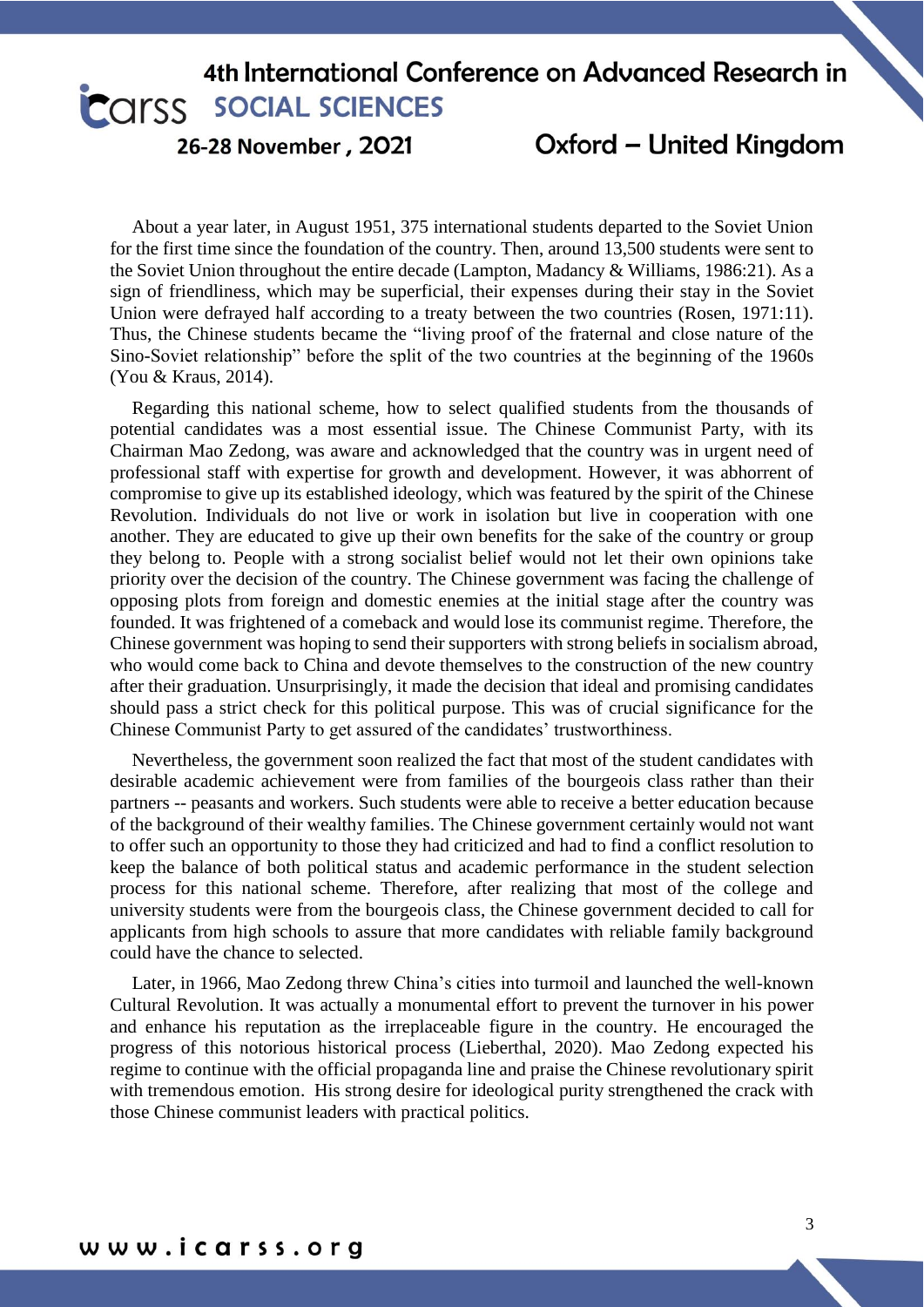26-28 November, 2021

### Oxford - United Kingdom

### **2. Historical Background**

As mentioned above, the primary reason for the national scheme of sending Chinese students abroad is that the Chinese Communist Party lacks technology and know-how in building up the country and fulfilling development as they expected and promised to the public. The country was in urgent need of technical and managerial executives who were loyal to the government and willing to dedicate themselves to the recovery of the national economy. Although the Chinese Communist Party took over about 20,000 engineers and technicians from the confrontational National Party, most of them were not in favor of the political views of the Chinese Communist Party. For example, in Anshan Steel Union, 62 out of 70 engineers were Japanese, who tended to show a hostile attitude to the Chinese government, especially the Communist Party. Among the 1.5 million party members in Northern China, 1.3 million were illiterate, and 50% of the instructors had received no education or very little (Shen, 2003:129). In all, the Chinese Communist Party strived with anxiety to enhance the personnel training and support system to secure more professionals for future development.

The choice of the first generation of the socialists in China actually shaped the national ideology in establishing the structure of the various systems of the new regime (McGuire, 2018:14), which has significantly influenced the country till nowadays. Many of the revolutionists who had studied and lived in the Soviet Union became the very top leaders of the People's Republic of China. Some of their children were even brought up in the orphanages in the Soviet Union. Due to this reason, they found a strong connection in ideology with the Soviet Union in themselves and considered Soviet Union's concepts the well-developed guideline of the Communist Party. In fact, Ma Zedong had considerable conflicts with the Soviet Union after taking the power of the Chinese Communist Party in 1935, which led to intensity in the relationship between the two countries (Heinzig, 1998). However, due to the traditional education and propaganda atmosphere those leaders of the Chinese Communist Party had experienced, it was not surprising that they were unable to separate themselves from the impact of the Soviet Union and were in solid hope to continue their scheme in the national administration along the Communist path. To fulfill this purpose, the Chinese Communist Party decided to send students and scholars to the Soviet Union through an exchange program (McGuire, 2018:14).

The plan of sending students to the Soviet Union to study was part of a technology transfer agreement between the two countries (Zhang, Zhang & Yao, 2006). According to the program, technology transfer would be conducted through a series of three actions:

(1) To transfer industrial technology by aiding the construction of industrial projects;

(2) To develop the capacity of the People's Republic of China in Science and technology through various forms of cooperation;

(3) To help China adjust and construct technology colleges, and recruit a large number of Chinese students to study in the Soviet Union.

Sending students to the Soviet Union implies the determination of the Chinese government to follow the path of socialism through the enhancement of its alliance with the Soviet Union. Chinese students brought back to China the advanced technology, and the ideology of Soviet Union, which helped diversely in the following administration of the regime. As assumed,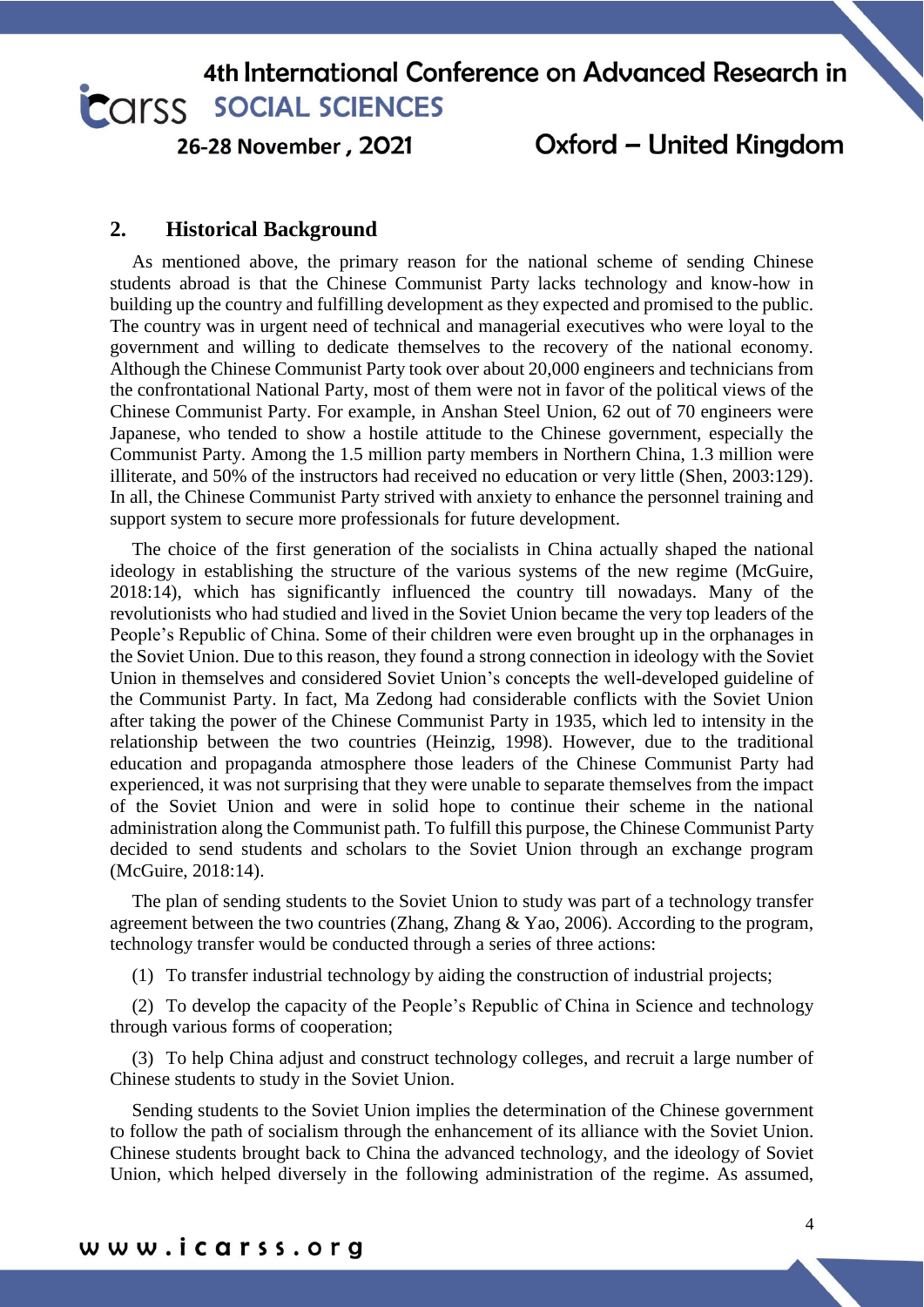26-28 November, 2021

Oxford - United Kingdom

many of the students became leaders at governmental sectors of various levels. Their points of view were reflected through the creation and formation of various rules and social systems in modern China. By choosing Communism as its ruling thought, China determined not to get involved in the global network for economic development and wealth. It was looking for an independent path to realize economic growth without sacrificing its national identity and integration (Schurmann, 1968). The scheme of sending Chinese students abroad to study was the very first step of the country's long-term development plan.

#### **3. Student-selection Criteria**

Higher educational institutions belonged to different governmental sectors in China around 1950. In other words, governmental sectors established colleges and universities to cultivate personnel for their future use. Thus, the central government allowed the various governmental sectors to create their own regulations for student selection to pick up students who could meet their requirements. For the case of the Ministry of Education, the intention of the scheme was to have more qualified teachers for colleges and universities in the future. Based on the instructions by the central government, Ministry of Education addressed the following points for student selection (Li, 2005):

(1) Candidate students must have a reliable background from the political perspective with no doubts. They must be recommended by their teachers and superiors;

(2) Candidates must have teaching experience of a minimum of 2 years and persist in excellent research within their professional fields. In addition, it would be more desirable if they could communicate using one of the following foreign languages, Russian, English, German and French.

(3) Association professors and students of the 1, 2 and 3rd grades at universities would be given priority in consideration.

(4) All candidates should have good health condition.

At the first stage of the selection process, the committee of each region recommended candidates about 4-5 times the required number of students. The candidates were notified that their submitted documents would be examined by a special committee in the central government (Li, 2005). The candidates' requests were supposed to be taken into account when the final decisions were made. Candidates, who had a relatively serious financial burden to support their families, were basically rejected (Li, 2005). According to the instruction of the Ministry of Education (Li, 2005), the local government should recommend qualified candidates with high competence in both learning and daily performance. The application documents include an entry form, resume, certificate of political status (to prove whether the candidate is a member of the Communist Youth League of China or the Chinese Communist Party), comments of the affiliation, identification verification, health certificate and academic achievements. In 1952, official report shows that China even selected 1,100 candidates for this national scheme from communist leaders working at governmental sectors of various levels. This implies that the Chinese Communist Party would not compromise on the issue of political check and royalty to the Chinese Communist Party should be always put in the first place regarding the implementation of this national scheme.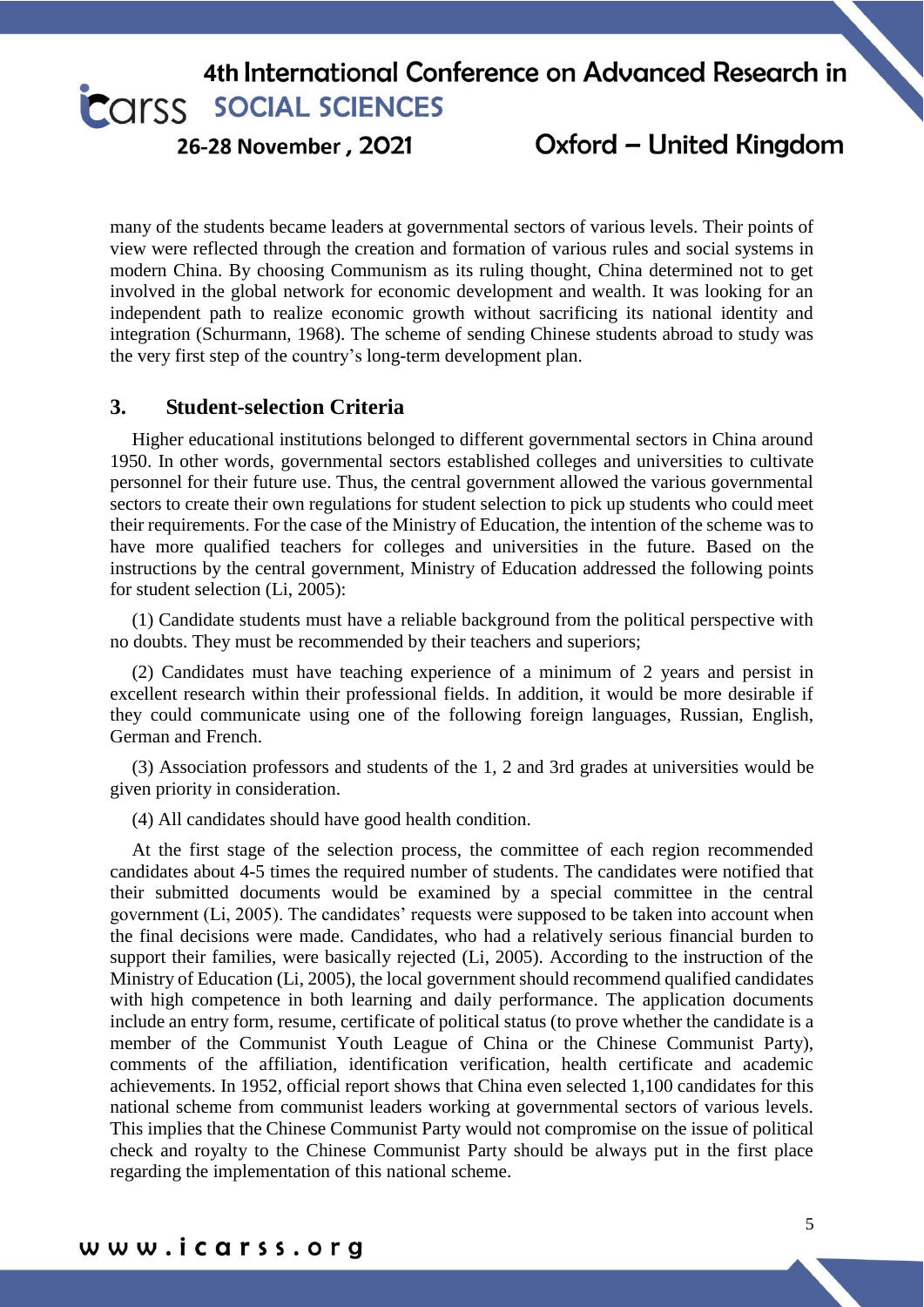26-28 November, 2021

Oxford - United Kingdom

Before being sent to the Soviet Union, the students were given the chance to receive professional training in the Russian language at a prep school in Beijing. Students had to take a standardized test on their academic ability before being officially accepted by the university in the Soviet Union. The central government was hoping that these students could master the most advanced knowledge and make significant contribution to China's development. In all, despite the opinions of those Communist leaders that emphasis should be put on the check of the applicants' political background, governments at the various levels still made efforts to select students with the potentiality to make excellent progress in their study.

As described above, the political inspection is the most crucial stop for the selection of candidate students. China wanted to send students who were completely loyal to the Chinese Communist Party and were willing to devote themselves to the development of communism. According to the records at Shanghai Municipal Archives Bureau (1953), a detailed inspection was conducted by the local organization about the candidates' family background and political ideology. Four items were included in the assessment form: (1) motivation and attitudes in learning; (2) performance in their daily life and work; (3) moral behavior; and (4) future plan after graduation.

The authors have interviewed a candidate student named Y who was dispatched by the country to the Soviet Union. He explained in detail the examination of his qualification by the local government. Regarding Item (1), Candidate Y was scored based on the following evaluation principles: (a) Y had a strong determination to work hard at their lessons for their motherland and would make efforts to achieve excellent academic performance in all subjects. He responded to the call of the country in case of need anytime without condition. He convinced his leaders that he would not hesitate to sacrifice everything for the benefit of the communist party; (b) Y attended all the classes and meetings required and listened to the teachers earnestly; (c) Y helped their classmates patiently in learning; (d) Y didn't have a clear plan for his future study.

Regarding Item  $(2)$ , the following description was given about the candidate Y:  $(a)$  As a student representative, Y actively promoted the communication between the students and the teacher, and made efforts to promote the efficiency of the teaching activities; (b) Y didn't conduct self-inspections on his daily performance and was not able to accept his weakness and mistakes. This had prevented him from making substantial progress; (c) Y didn't study hard enough about the current events about the country and international community and should spend more time to do this; (d) Y didn't obey the rules at the dormitory and often talked with roommates after the lights were off; (e) Y actively participated the volunteer activities with no time and effort spared.

Regarding Item (3), Y received the following remarks about his moral behaviors: (a) Y was sometimes rude to his classmate; (b) Y showed a strong resolve in joining the Communist Youth League of China. He collected the necessary documents for examination and confessed to the local organization about his family background and social connections. Although he did not get the approval to become an official member, he did not complain about the decision and continued to make efforts to realize his full potential.

Records at Shanghai Municipal Archives Bureau (1953) indicated that an additional announcement was made at a meeting held in June 1953 about the practice of political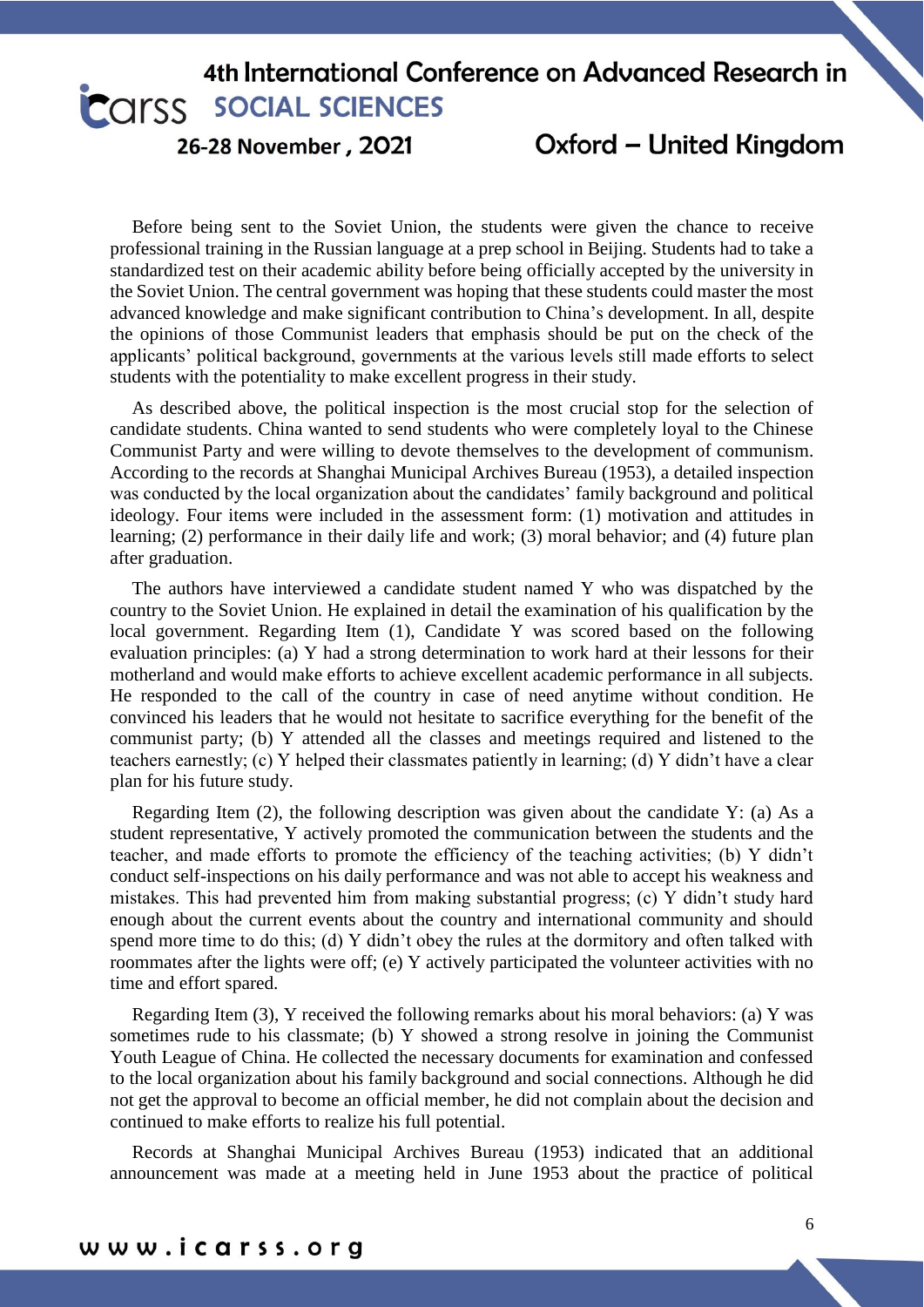26-28 November, 2021

Oxford - United Kingdom

inspection. Measures were taken to augment the inspection of the candidates' political ideology. Three items, which were used as the selection criteria, were originally proposed by the Russian professionals: (1) The applicant must be a member of the Communist Youth League; (2) The applicant must have a clear record from the political perspective; (3) The applicant's family members and social relations must receive inspections on their historical behaviors and prove their political innocence. At this meeting, the central communist organization of China decided to revise these items as follows: (1) The applicant must have a clear record on his resume and be considered as reliable from the political perspective; (2) The applicant must be diligent in both study and work, constantly make efforts for further progress and demonstrate their excellency in their personality. He must show a high potentiality of becoming useful personnel for the development of Communist career in the future; (3) The applicant must show strong willingness to study in the Soviet Union. In addition, his family members and social relations mustn't have violated the political principle of the Chinese Communist Party.

Furthermore, the Human Resource Department and the Ministry of Public Security of the central government made the announcement that applicants in the following cases should not be allowed to go abroad to study:

(1) Applicants who have affiliated with anti-governmental organizations or participated in the anti-governmental activities;

(2) Applicants who cannot show a clear record on their resumes with no undoubtful credibility;

(3) Applicants who have made negative comments about the communist party and the country or are reported to have tackled anti-governmental activities after the foundation of the People's Republic of China;

(4) Applicants with a low moral character or those who do not show potentiality to become competent personnel for the communist career;

(5) Applicants with their parents serving as leaders in anti-governmental organizations before, those without a clear position in their ideology;

(6) Applicants with their family members and social relations who were involved in anti-revolutionary activities in Hong Kong, Taiwan and Macau; Applicants who keep a close relationship with people with political uncertainty;

(7) Applicants with their direct relatives (grandparents, parents, siblings and spouse) who were imprisoned or executed by the public power of the republic;

(8) Applicants with their direct relatives who were at enmity with the country or under compulsory administration by the government.

(9) Applicants with a complicated social background; Applicants who fail to show sufficient evidence to prove their political ignorance.

Obviously, China had a clear vision about its national scheme that what the country needed was professional personnel with outstanding competence and undoubted faithfulness. Assured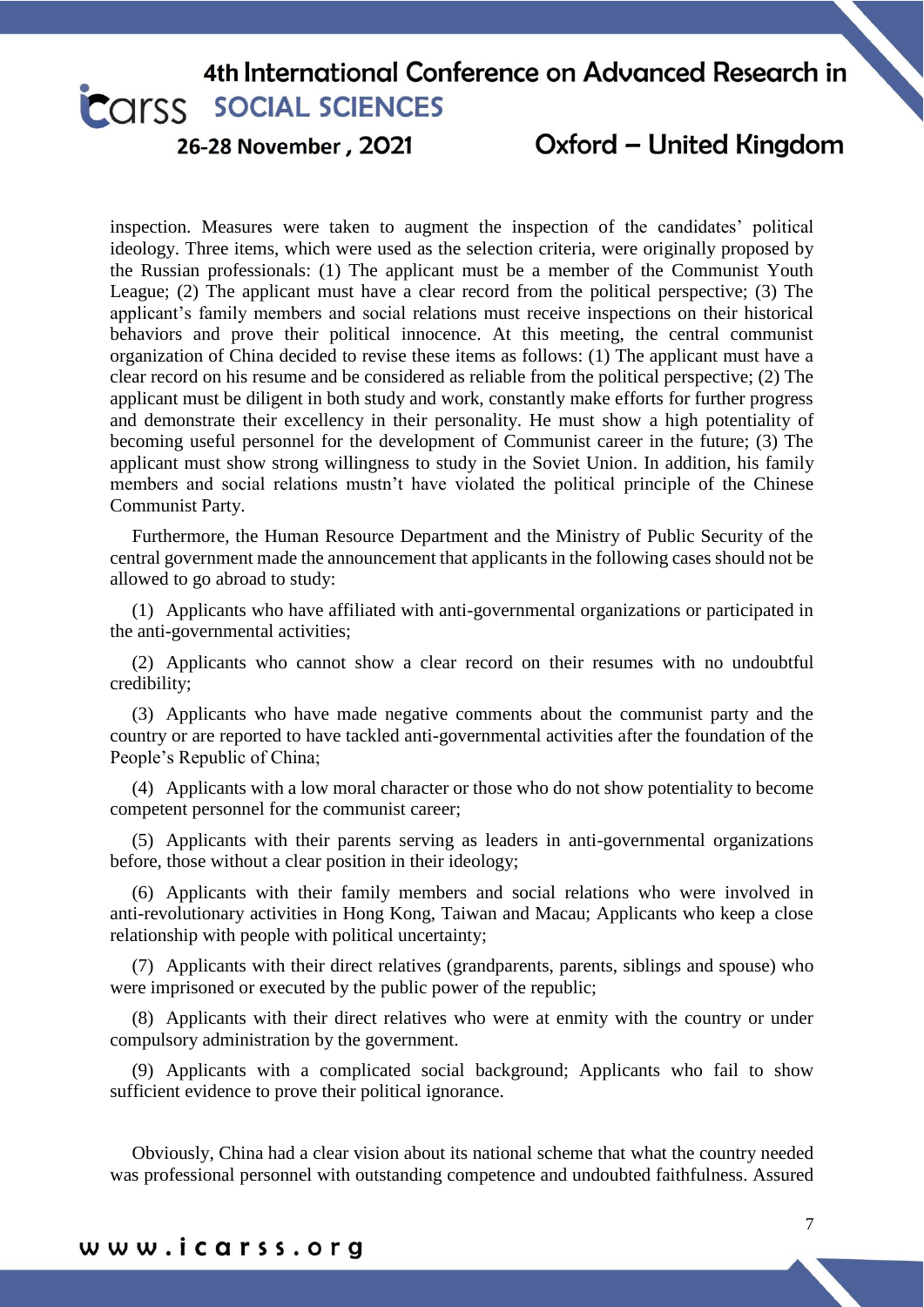26-28 November, 2021

Oxford - United Kingdom

loyalty is the prerequisite of potential selection and was given priority to the candidates' academic competence. The examination of the candidates' political ideology also implied the enhancement of political brainstorm of China in school education for the purpose to strengthen the regime with socialist ideology and protect the young regime from any possibility of being turned over.

However, the fact showed that it was not easy to find students with both high academic competence and reliable family/social background. Many of the candidates went to college because of the financial support of their wealthy families. Few students from the poor families were able to receive education until a college level. Thus, such assessment of the political and family backgrounds of the students excluded those competent candidates from the target of selection. The communist party believed that the education chances should be given to those who represented the base class of the socialist society, such as farmers and blue-collar workers. Consequently, descendants of land-owners, entrepreneurs, wealthy farmers, capitalists and those who had been involved in the activities related to the Chinese Nationalist Party were highly prejudiced and deprived of the chance to receive further education. Proletariats were the firm supporters of the Chinese revolution. Obviously, one of the purposes of the Chinese Communist Party was to enhance the connection and ties with the proletariats through this national project. Thus, the assessment policy gave priority to the benefits of the proletariat without sufficient consideration of the fact that many of the selected candidates were not academically and intelligently competent to fulfill the study abroad and promote the development of the country. This would decrease the possibility for this national scheme to be a great success.

#### **4. Benefits of Students**

After the foundation of the People's Republic of China, the country was in urgent need of professional staff within the fields of engineering to realize large-scale industrialization within a minimum period. As a result, many students switched their interests to engineering. According to the official statistics of 1950, about 44.7% of the students at the entrance examinations of college were applicants of courses of engineering, management and science (Ministry of Education, 1951). This was also the trend in the selection process of qualified students. Due to some reasons, some of the students were not given the chance to learn what they were really interested in. But students were highly motivated because it was a great honor to be awarded such an opportunity to learn abroad.

|        | Tigure 1. majors of statems sem Abroad in 1999<br>Engineering<br>Mining Industry<br>Transportation | Social Science<br>Humanity | Others |
|--------|----------------------------------------------------------------------------------------------------|----------------------------|--------|
| Number | 382                                                                                                | 10                         | 74     |
| Ratio  | 67.49%                                                                                             | 19.44%                     | 13.07% |

*Figure 1: Majors of Students Sent Abroad in 1953*

(Source: Report of Minister of Higher Education to Prime Minister on Student Selection in 1953)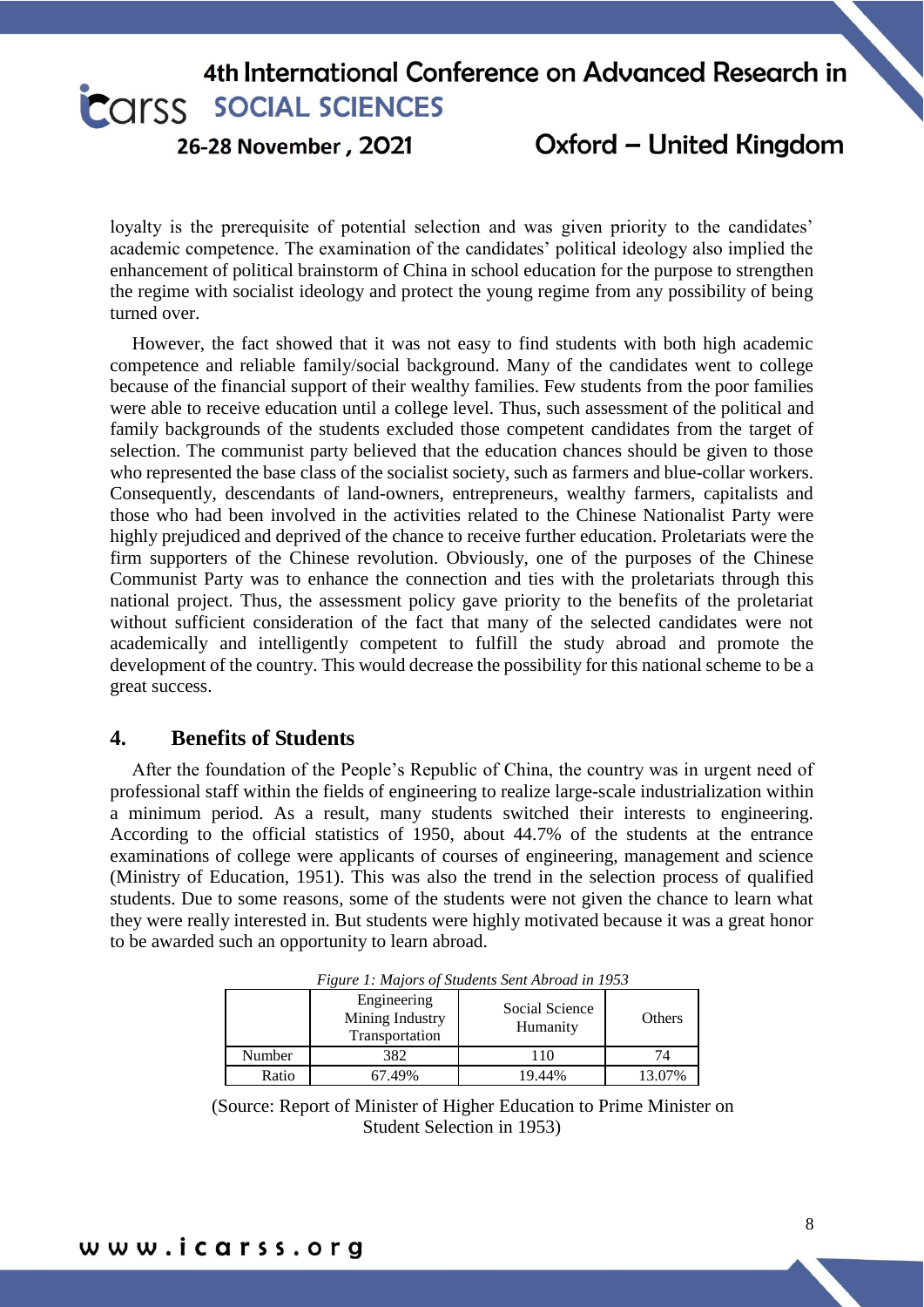26-28 November, 2021

Oxford - United Kingdom

Minister of the Industrial Ministry, Fuchun Li, believed that three factors were of crucial significance in building a new country, investment, resource and technology. Due to the limitation of technology, China was not able to have a full understanding about the situation of its natural sources throughout the country at that time (Li, 1951). Therefore, the Chinese Communist Party believed that the cultivation of professional staff would be the fourth factor contributing to the construction and growth of the industry in China.

Chinese students were under tremendous pressure while studying in the Soviet Union. Their daily behavior was under serious control and supervision. They had received serious political instruction before reaching there and were strongly motivated to meet the educational objectives decided by the country (Bernstein & Li, 2010:375). Upon arrival, they started to be under the close supervision of the Chinese Embassy in Moscow (Lampton, Madancy & Williams, 1986:21). They were not awarded the right to choose their own majors. They were "assigned to educational institutions and academic disciplines according to Beijing's priorities" (Lampton, Madancy & Williams, 1986:21). As a result, 70% of them were distributed to the scientific and engineering fields, because engineers and technicians were in urgent need in China at the early stage of its foundation. Sacrificing individual desires for the country' benefit has been one of the most significant principles and the party had maintained its continuity to the best around that period of time.

Although the country did not have a large budget for education around that time, students to be sent abroad were taken good care of by the government. The authors interviewed a student named B who studied for one year at such a pre-course. He told us about his"luxurious" life at that time. The benefits the students received include daily-life expenses, traveling fees, tuition fees and other subsidies. Their monthly allowance (Y33) was even much higher than primary school teachers (Y23) at that time. When most of the Chinese people had to starve every day, they were offered three meals a day with a great variety of food always. After going to the Soviet Union, they even did not have to pay for their clothes. Coats for autumn, winter, suits, shirts, shoes, necktie, gloves, hats were offered free of charge by the country. Female students even received scarves, skirts, bags, and suitcases at a regular pace. Students were even given the chance to receive a medical check on a regular basis. The Chinese Communist Party hoped that those students could become leaders to promote the development of the country after their graduation in the future.

Students appreciated the generous offering from the country. They were anxious to return the benefit they had received to the country and make contributions to make it stronger and stronger. But it is indeed a pity that some of them were not able to make full use of the knowledge and skill they had learned abroad after going back to China.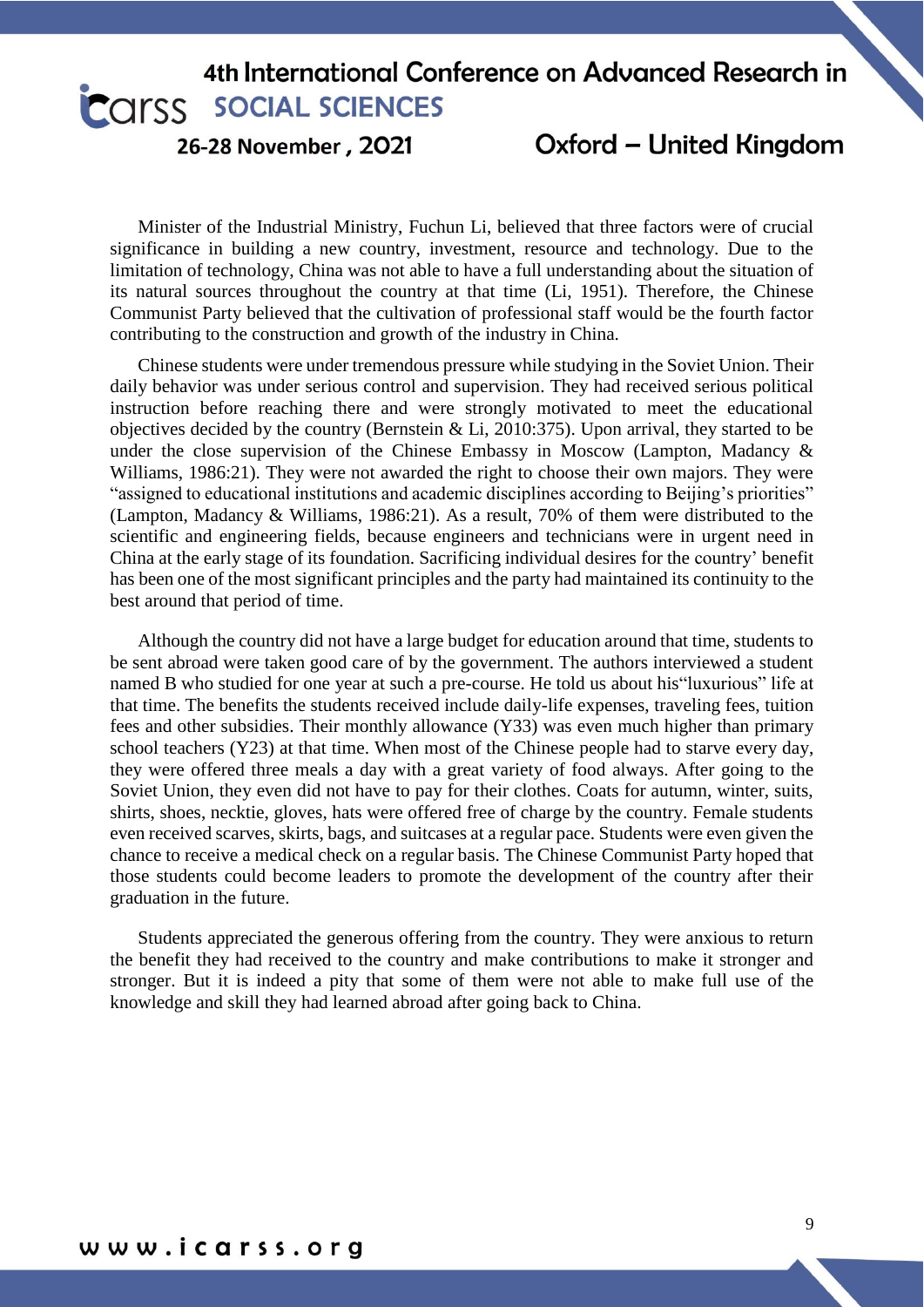26-28 November, 2021

### Oxford - United Kingdom

#### **5. Conclusions**

The scheme of sending students abroad to study was not a well-established policy around the year 1951. In 1953, the Chinese government set up rules and regulations for selecting students and their Russian language training. Anyhow, political check was still the most significant criterion to ensure the students' strong belief in communism. The availability of technical and professional training was the most precious to the new China, which lay the foundation for its potential development and growth in the decades later. All of the higher education institutions in China were shut down from 1966 to 1970 (Chang, 1974). Mindless chanting of Maoism took the place of the normal curriculum and teachers was humiliated and abused (Swets, 1973). Students were called on to participate in all sorts of revolutionary activities,and the education at schools was interrupted by between 1 and 8 years" during the Cultural Revolution (Meng & Zhao, 2017). Unavoidably, higher education lost most of its substance and feature during that period of time. It was not until 1977 that the national entrance examination to colleges and universities was resumed and higher education was able to recover and develop since then. Therefore, we firmly believe that this pioneering scheme solved the problem of insufficient professionals and experts for China for decades of years, promoted the scientific development of the country and helped to raise the educational level of the whole country afterward.

In 1963, China broke up with the Soviet Union because of their ideological difference. The Soviet Union was looking for chances to cooperate with the Western countries and proposed a cooperation pattern of "peaceful coexistence" (History.com Editors, 2009). China benefited from the honeymoon relationship between the two countries (Urbansky, 2012) and made the decision to follow the communism path faithfully, which has been employed as a tool to maintain its governance and sovereignty until nowadays.

As Macfarquhar and Schoenhals (2009) address, "the burgeoning split between Moscow and Beijing over the appropriate international policies of the Communist bloc and the internal politics of communist nations" led to the subsequent disaster of the Cultural Revolution. The intense ideological hostility between the Soviet Union and China developed in the late 1950s. The Chinese Communist Party was delighted to make use of the network with the Soviet Union before the collapse of the alliance (Luthi, 2003). But difference in the ideological thinking between the two groups of leaders of China irritated Mao Zedong, who would like to maintain the high revolutionary spirit and radically opposed the policy of the Soviet Union to reach for western ideology and assistance. Mao was afraid that the unfavorable impact from the Soviet Union would destroy the fundamental social and political context he created in China through his revolutionary experience, thus decided to terminate the instrumental alliance for independent development.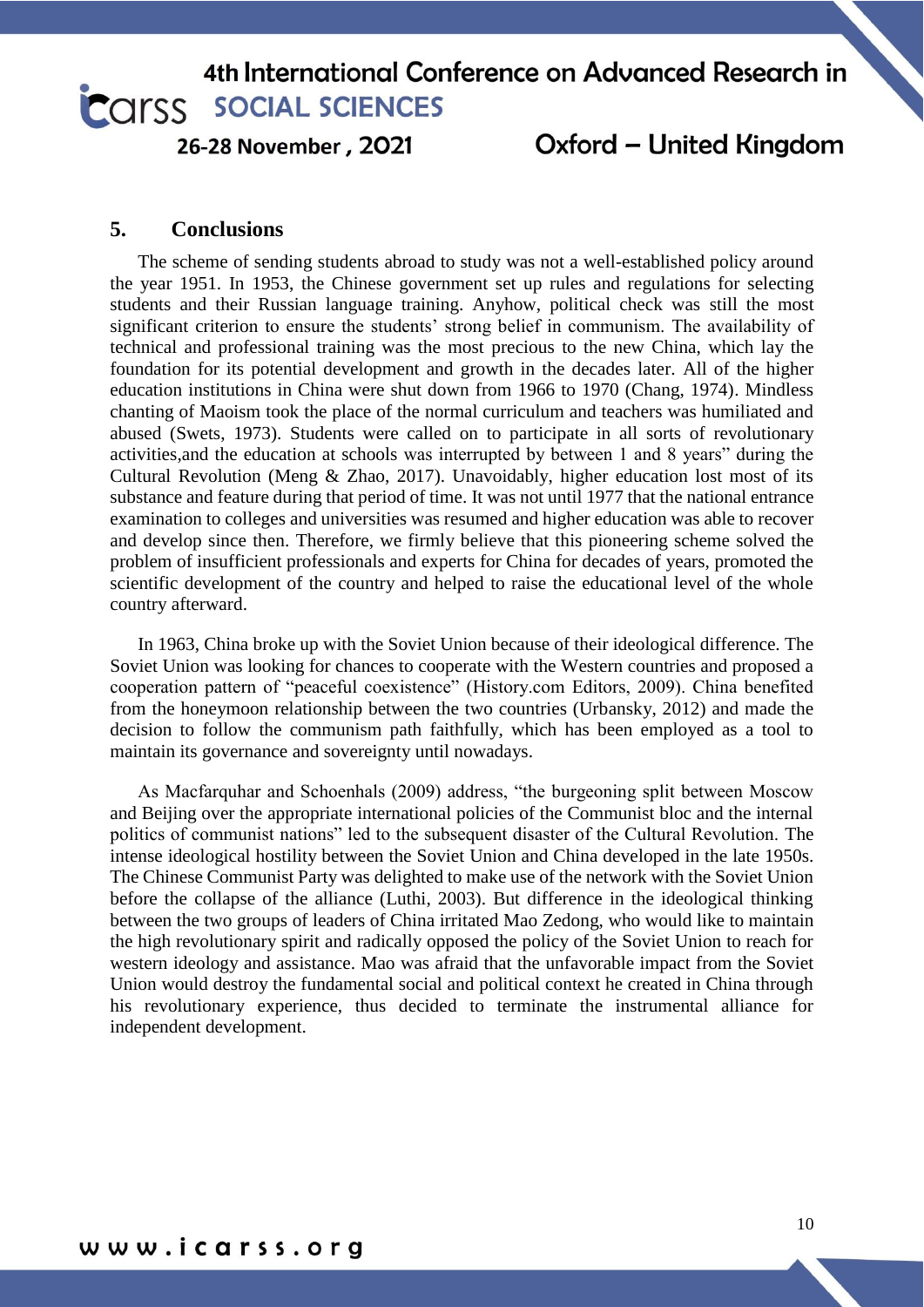26-28 November, 2021

### Oxford - United Kingdom

### **References**

- Bernstein, T. P. and Li, H. Y., (2010). *China Learns from the Soviet Union, 1949-present,* Plymouth, UK: Lexington Book.
- Chang, P. H., (1974). The Cultural Revolution and Chinese Higher Education: Change and Controversy. *The Journal of General Education*, vol. 26, no. 3, pp. 187-194. USA: Penn State University Press
- Gittings, J., (1964). Co-Operation and Conflict in Sino-Soviet Relations. *International Affairs (Royal Institute of International Affairs 1944-)*, vol. 40, no. 1, pp. 60-75. doi:10.2307/2609698.
- Heinzig, D., (1998). *The Soviet Union and Communist China 1945-1950: The Arduous Road to the Alliance*. London, UK: Routledge.
- History.com Editors, (2009). Rupture Between USSR and China Grows Worse. *History*. https://www.history.com/this-day-in-history/rupture-between-ussr-and-china-grows-worse. Accessed on October, 24, 2020.
- Jin, T., (1995). *Major Events of People's Republic of China*. Shandong, China: Educational Publishing House of Shandong.
- Lampton, D. M., Madancy, J. A. and Williams, K. M. for the Committee on Scholarly Communication with the People's Republic of China, (1986). *A Relationship Restored: Trends in U.S.-China Educational Exchanges, 1978-1984.* Washington, USA: National Academy Press.
- Lieberthal, K. G., (2020). Cultural Revolution Chinese Political Movement. *Britannica*. [https://www.britannica.com/event/Cultural-Revolution.](https://www.britannica.com/event/Cultural-Revolution) Accessed on May 20, 2021.
- Li, F., (1951). Summary Report at the First national Conference on Industry. In W. Fang and C. Jin (eds), *Biography of Fuchun Li, Beijing*, China: Central Party Literature Press, 2001.
- Li, T., (2005). *The History of Chinese Students Studying Abroad*. Beijing, China: Publishing House of Higher Education.
- Literature Research Centre of the Communist Party of China, (2005). T*he Manuscripts of Shaoqi Liu after the Foundation of People's Republic of China (July 1949~March 1950)*, issue 1, p.26. Beijing, China: Central party Literature Press.
- Luthi, L. M., (2003). The Sino-Soviet Split, 1956-1966. MI, USA: ProQuest Information and Learning Company.
- Macfarquhar, R. & Schoenhals, M., (2009). *Mao's Last Revolution*. MA, USA: Harvard University Press.
- McGuire, E., (2018). *Red at Heart: How Chinese Communists Fell in Love with the Russian Revolution*. Oxford University Press.
- Meng, X. & Zhao, G., (2017). The Long Shadow of the Chinese Cultural Revolution: The Intergenerational Transmission of Education. IZA Discussion Paper No. 10460, [https://ssrn.com/abstract=2895308,](https://ssrn.com/abstract=2895308) accessed on May 24, 2021.